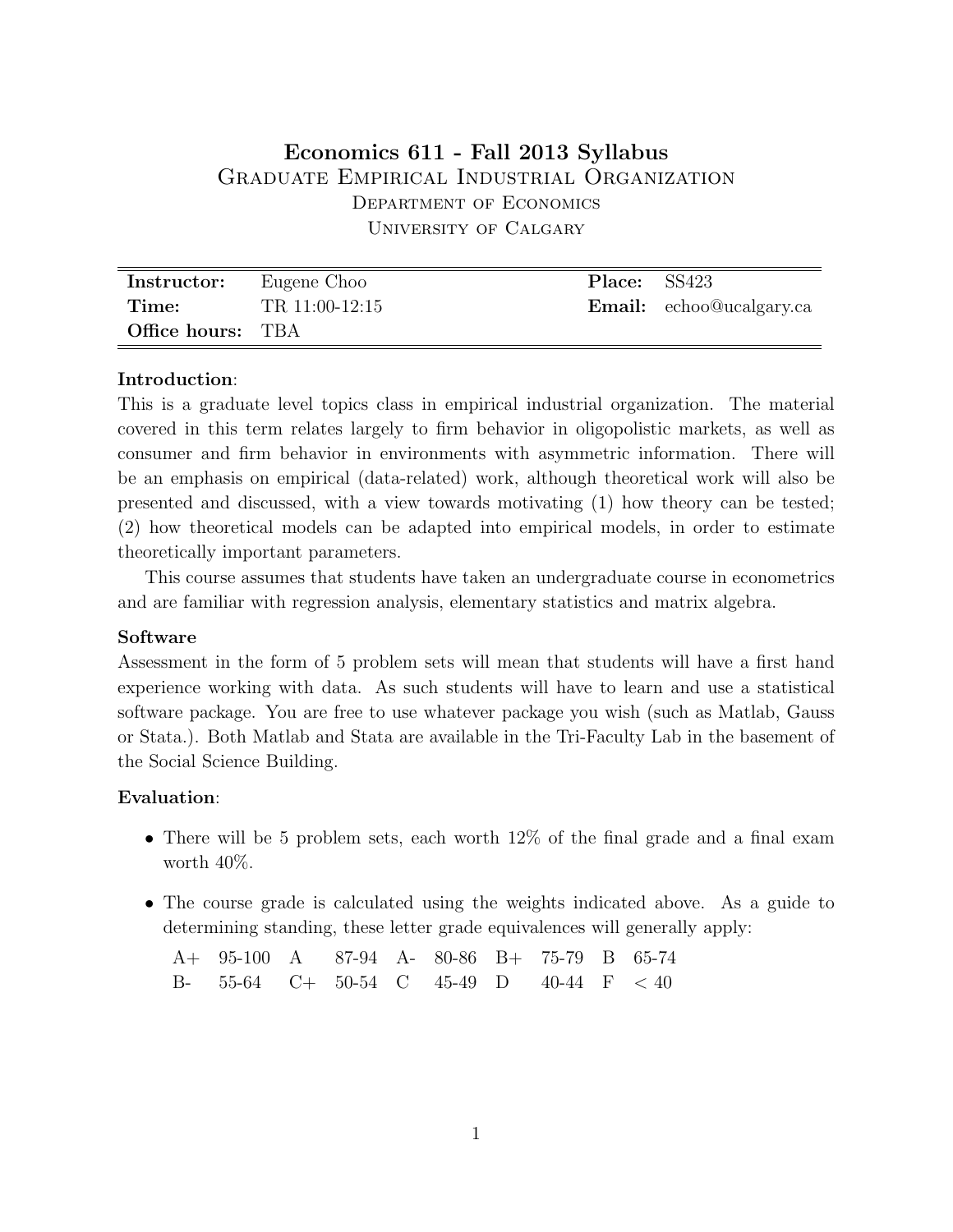## **Course Outline**

Below I have listed the topics, largely in the order that they will be covered. We will use a (work in progress) book by Victor Aguirregabiria entitled "Empirical Industrial Organization: Models, Methods and Applications," as class notes. The link for this book is

http://www.aguirregabiria.org/barcelona/book dynamic io.pdf

## 1. **Static Demand and Supply - Oligopolistic Differentiated Markets** (2-3 weeks)

- \* VA Notes: Chapter 1 and 3
- \* Bresnahan, T., (1987):"Competition and Collusion in the American Automobile Oligopoly: The 1955 Price War", *Journal of Industrial Economics*, pp. 457-482.
- \* Berry, S. (1994); " Estimating Discrete Choice Models of Product Differentiation", *RAND*, pp. 242-262.
- \* Berry, S., J. Levinsohn, A. Pakes (1995): "Automobile Prices in Market Equilibrium", *Econometrica*, Vol. 63, No. 4, pp. 841-90.
- *•* Rosen, S., (1974):"Hedonic Prices and Implicit Markets: Product Differentiation in Pure Competition", *Journal of Political Economy*, pp. 34-55.
- Petrin, A., (2002): "Quantifying the Benefits of New Products: The case of Minivan" *Journal of Political Economy*, 110(4) pp. 705-29
- Hausman, J., G. Leonard, and J. D. Zona, Competitive Analysis with Differentiated Products, *Annales dEconomie et de Statistique* 34, 1994, 159-180
- M. Trajtenberg, (1999) The Welfare Analysis of Product Innovations, with an Application to Computed Tomography Scanners", *Journal of Political Economy*, 444-79.
- *•* Hausman, J. (1997): "The Valuation of New Goods Under Perfect and Imperfect Information" in T. Bresnahan and R. Gordon (editors) *The Economics of New Products* , 1999, University of Chicago Press.

## 2. **Production and Technological Change** (2 weeks)

- \* VA Notes: Chapter 2
- \* Olley, S., A. Pakes (1996):"The Dynamics of Productivity in the Telecommunications Equiment Industry", *Econometrica*, 1263-1297.
- *•* Benkard, L. (2001):"Learning and Forgetting: The Dynamics of Commercial Aircraft Production", *AER*, 90(4), 1034-54.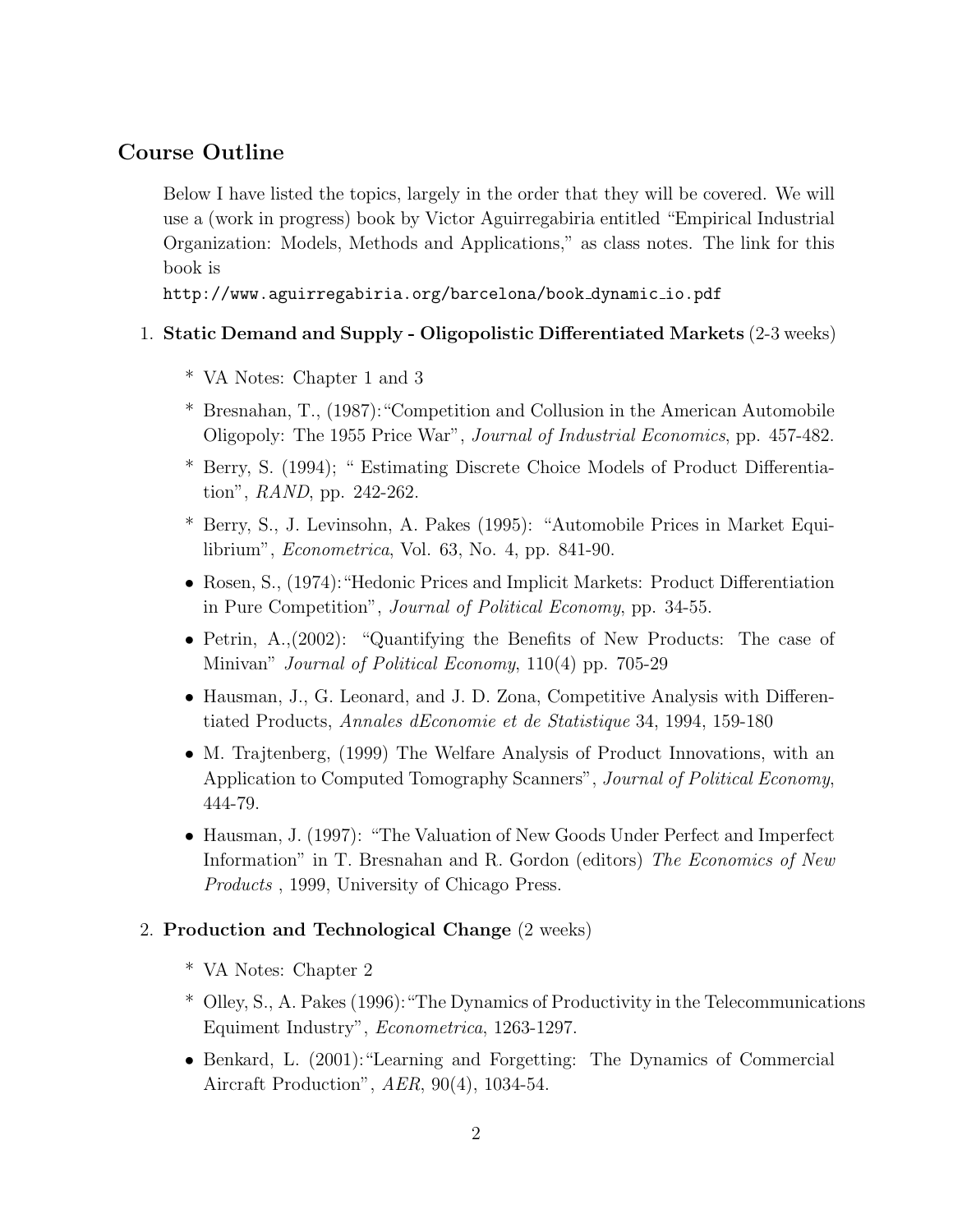- *•* Bresnahan, T. F., M. Trajtenberg (1995): "General Purpose Technologies: Engines of Growth?" *Journal of Econometrics* 65, 83–108.
- *•* Bresnahan, T. F., S. Stern, and M. Trajtenberg (1997): "Market Segmentation and the Sources of Rents from Innovation: Personal Computers in the Late 1980s," *RAND*, 28(0), 17–44.

## 3. **Discrete Games: Static Models of Entry and Exit** (2 weeks)

- \* VA Notes: Chapter 5
- \* Bresnahan, T., P. Reiss, (1991): "Entry and Competition in Concentrated Markets", *Journal of Political Economy*,
- \* Mazzeo, M., (2002): "Product Choice and Oligopoly Market Structure" *RAND Journal of Economics*, 33(2), 221-242.
- \* Berry, S., (1992):"Estimation of a model of Entry in the Airline Industry", *Econometrica*, 60(4), 889-917.
- \* Seim, K. (2006): "An Empirical Model of Firm Entry with Endogenous Product-Type Choices," *RAND Journal of Economics* 37(3). *mimeo* Stanford Graduate School of Business available at http://faculty-gsb.stanford.edu/seim/personal page/research.html.

### 4. **Single Agent Dynamic Behavior** (2 weeks)

- \* VA Notes: Chapter 6 and 7
- *•* Stokey, Lucas and Prescott, Chapter 5.
- \* Pakes, A., (1986): "Patents as Options: Some Estimates of the Value of Holding European Patent Stocks", *Econometrica*, 54(4), 755-84.
- \* Rust, J., (1987): "Optimal Replacement of GMC Bus Engines: An Empirical Model of Harold Zurcher", *Econometrica*, 55(5), 999-1033.
- \* Aguirregabiria, V., (1999): "The Dynamics of Markups and Inventories in Retail Firms", *Review of Economic Studies*, 66(2), 275-308.
- 5. **Empirical Models of Auctions** (2 weeks)
	- \* Susan Athey and Phillip Haile (2005a), "Non-Parametric Approaches to Auctions" Handbook of Econometrics, Volume 6A (2007), Edited by Heckman J. and Leamer E. also available at http://kuznets.fas.harvard.edu/*∼*athey/athey-haile-handbook.pdf